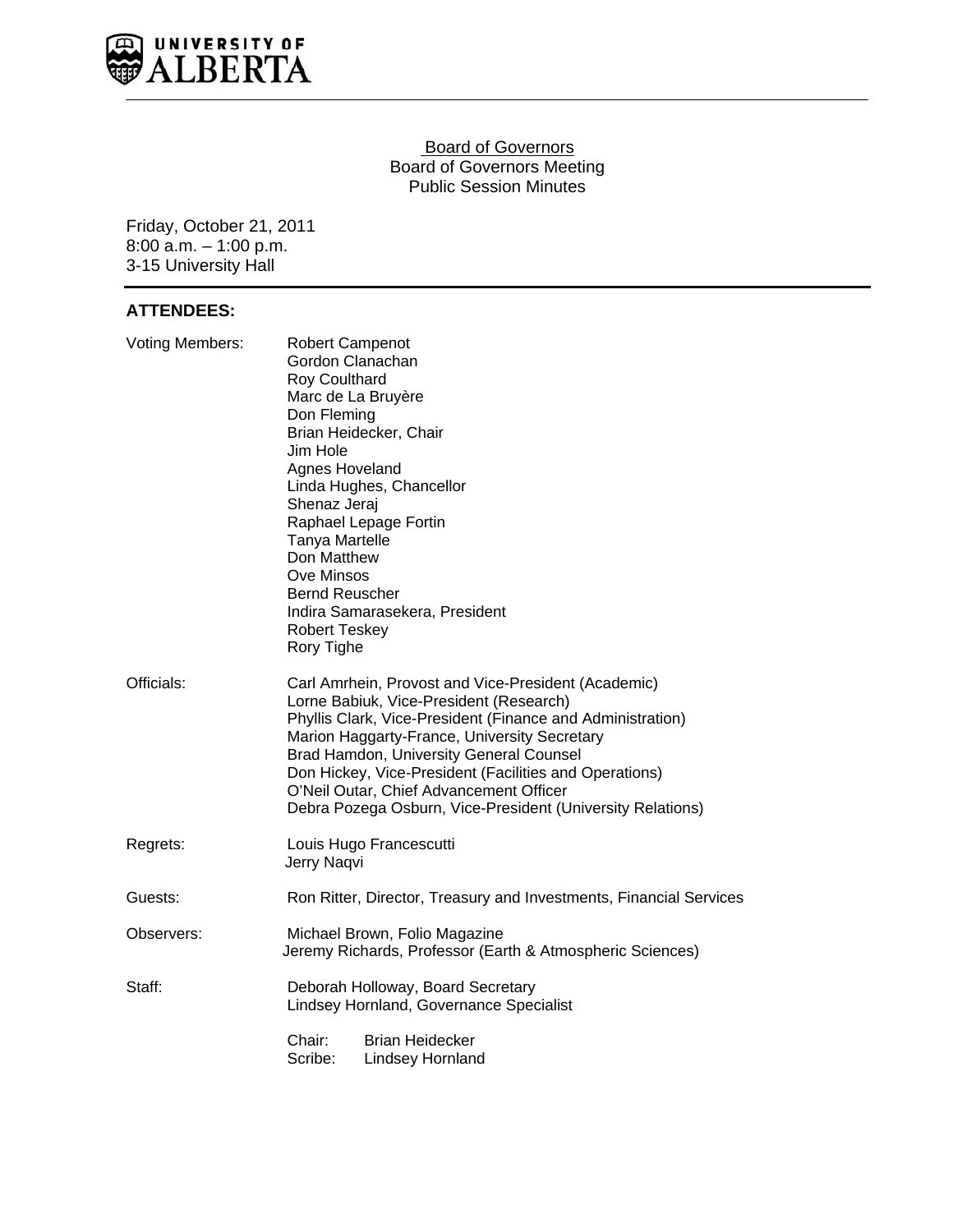## **OPENING SESSION**

## **1. Chair's Session**

## 1.1 Call to Order and Confirmation of Quorum

Ms. Holloway confirmed that the attendance constituted quorum. The Board Chair called the meeting to order at 8:05 a.m.

### 1.2 Approval of Public Session Agenda

#### **Motion: Hole/Jeraj**

THAT the Board of Governors approve the Open Session Agenda, as circulated.

**CARRIED**

## 1.3 Conflict of Interest – Opportunity for Declaration Related to the Agenda

The Board Chair made note of the following:

- o The University of Alberta has policy and procedure in place for Conflict of Interest and Conflict of Commitment, and Board members make annual disclosures.
- o In addition, Board members must declare any conflict related to the Board Agenda of each meeting and, in the event of such conflict, absent themselves from the discussion and voting on the item.
- o The *Post-Secondary Learning Act,* Section 16(5) states that: *The members of the board must act in the best interests of the university.*

The Board Chair invited members to declare conflicts of interest related to the Open Session Agenda of the meeting. He received a declaration by Mr. Teskey, with regard to Agenda Item 9.2. Mr. Teskey excused himself from the room for the discussion, and abstained from the vote on the proposed Motion. The Board Chair observed no further declarations and declared that the question was duly asked and answered.

#### 1.4 Chair's Remarks

The Board Chair welcomed Board members, guests and members of public to the first Board meeting of the academic year.

The Board Chair addressed some basic housekeeping items, such as: the question of where Board meeting documents can be disposed of; continuing to hold November 18<sup>th</sup> for a Board Education session; and a request to abstain from using Blackberries and other similar devices during Board meetings.

He also noted Ms. Dawn Graham's departure from the Board of Governors.

#### 2. Report of the President

With the aid of a video presentation, the President began her Report by introducing the University's new GoogleEarth mapping system. The 3D map is an extension of the University's overall online strategy.

The President introduced the 2010-2011 Dare to Discover Report (Card) to the Board. She noted the 11 universities the University of Alberta was benchmarked against, and why those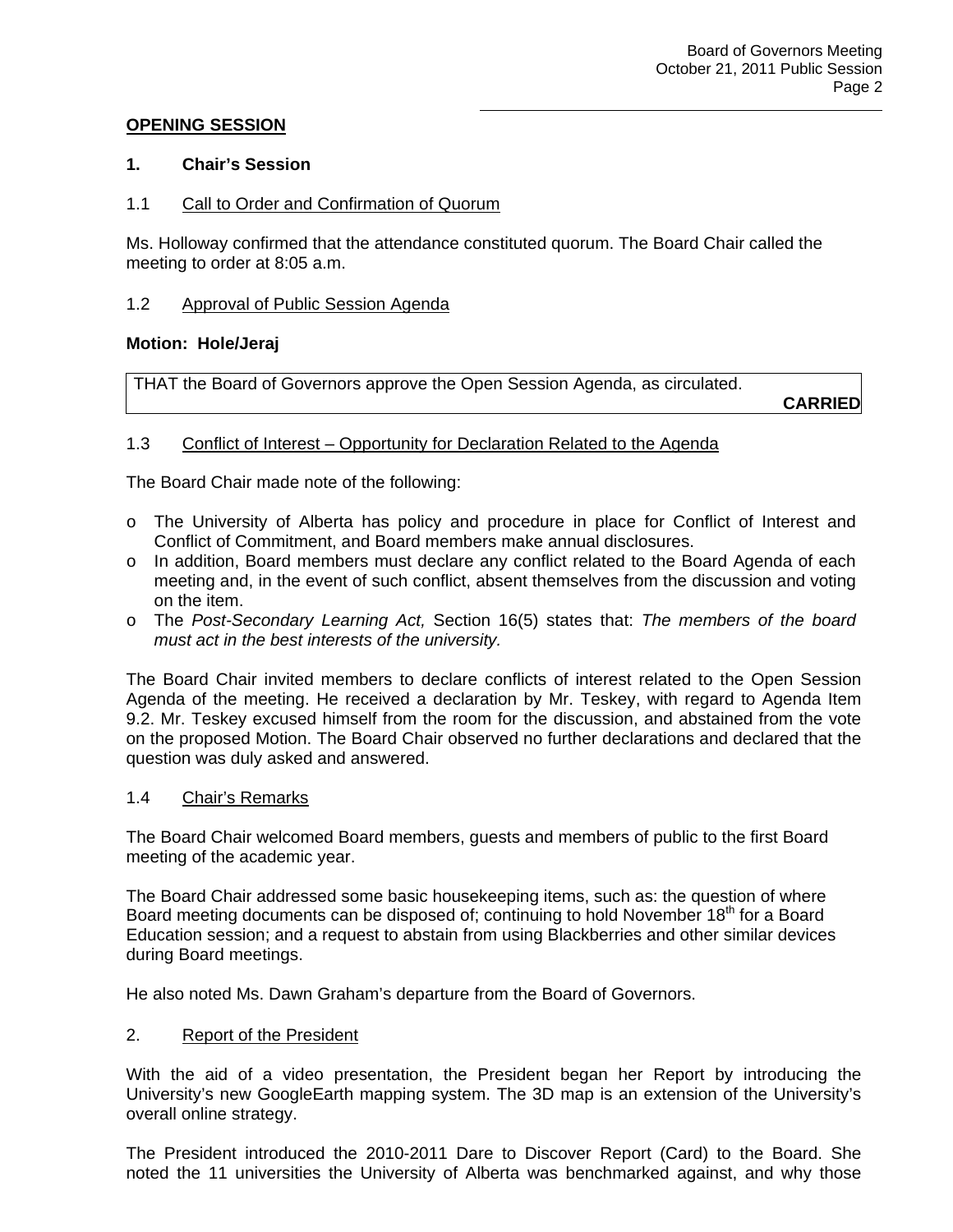particular universities had been chosen.

The President's written Report to the Board appears as **Item 2** to these Minutes and Dare to Discover appears as **Item 2.b**.

The President included several verbal points of interest on the University's Dare to Discover Report including: how she was pleased with the overall results of the report, acknowledging the University has improved in several areas and how she looks forward to the continued progress of the Institution; a review of the student ratios and how they compare to the other universities in the Report; a discussion surrounding student ratings, and how the University will be looking at ways to improve in this area; the notable number of University's Fellows- especially in comparison to other universities; and an increase in fundraising, and she hopes that these funds will directly benefit students.

In addition to her written reports, the President included verbal updates on:

- the success of recent President's Society Dinners held to recognize the University's annual donors;
- Sustainability Awareness Week (SAW);
- the opening of CCIS.

The President responded to questions and comments raised by Board members.

**3. Approval of the Public Session Minutes of:**  June 17, 2011, and July 13, 2011 (Electronic Vote)

#### **Motion: Hole/ Matthew**

THAT the Board of Governors adopt the Open Session Minutes of its meetings on:

- June 17, 2011, and
- July 13, 2011 (Electronic Vote)

**CARRIED**

# **ACTION ITEMS**

# **4. Board of Governors**

# 4.1 Revised General Terms of Reference for the Board of Governors

Agenda documentation is attached to these Minutes as Item 4.1.

*Presenters:* Brian Heidecker, Chair, Board of Governors; and Marion Haggarty-France, University Secretary

*Purpose of the Proposal:* To align the terms of reference for all Board Standing Committees respecting the appointment of the Committee Chair.

#### *Discussion:*

Ms. Haggarty-France introduced the item, and reviewed the proposed revisions made to the General Terms of Reference, noting the changes were largely editorial in nature.

Clarification was sought regarding the selection of the Board Chair and whether the process should be included in the Terms.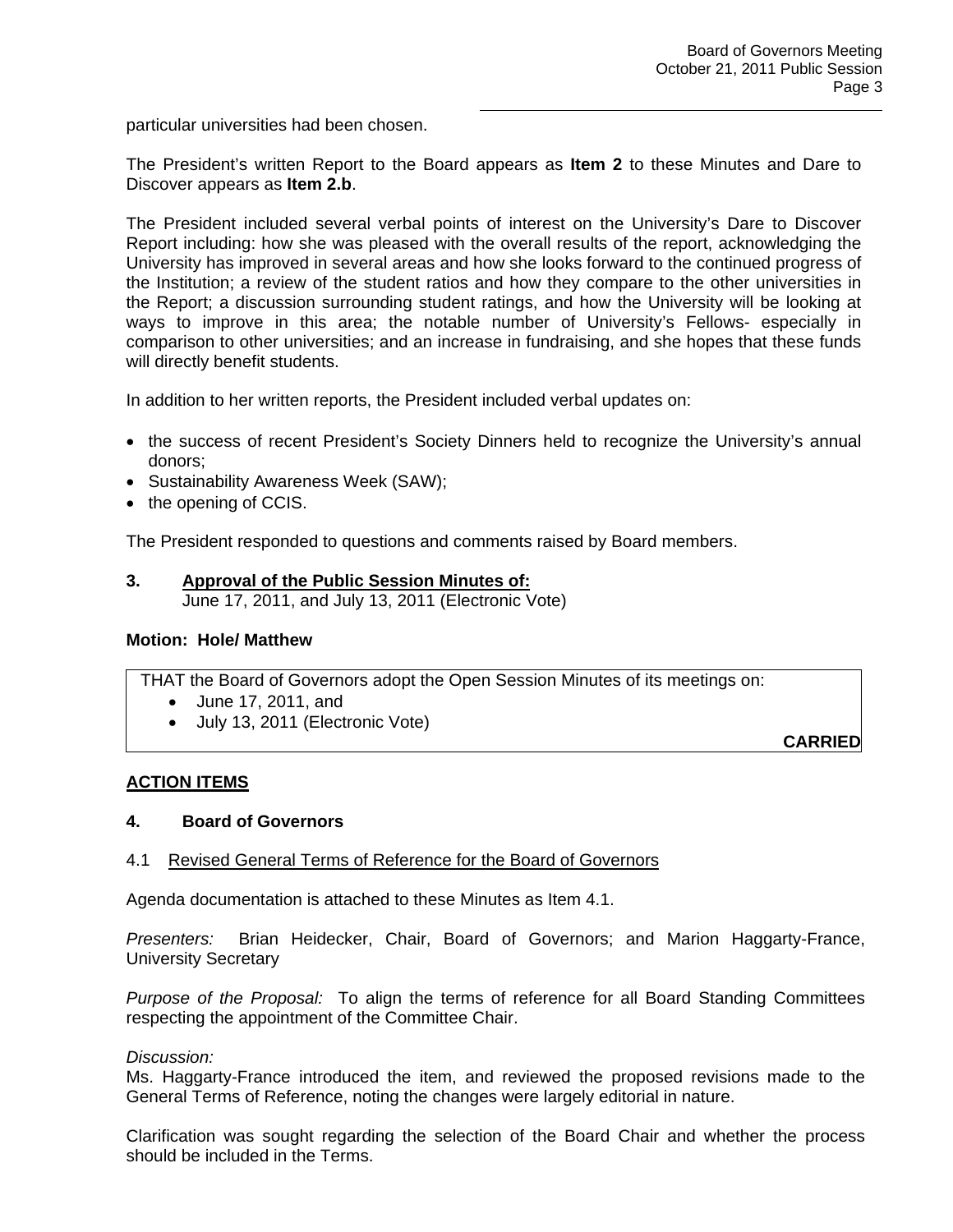## **Motion: Teskey/ Hughes**

THAT the Board of Governors approve the revised General Terms of Reference for the Board of Governors, as set forth in Attachment 1 to the agenda documentation.

**CARRIED**

## 4.2 Revised Mandate and Roles Document

Agenda documentation is attached to these Minutes as Item 4.2.

*Presenters:* Brian Heidecker, Chair, Board of Governors; and Marion Haggarty-France, University Secretary

*Purpose of the Proposal:* The Alberta Public Agencies Governance Act (APAGA) has not yet been proclaimed.

The Act provides a legislative framework for the work of Alberta's public sector agencies. The University of Alberta, and indeed all of the post-secondary institutions in Alberta, are considered public sector agencies and therefore the Board of Governors is accountable under the new Act.

Key responsibilities are outlined in the Act. Regulations for each of the responsibilities are currently under development.

Public Agencies will be responsible for the following:

- providing orientation, evaluation and training of members;
- requiring agencies to have a written statement of their mandate, roles and responsibilities, codes of conduct, and clearly stating the responsibilities of agencies and Ministers;
- clarifying the relationships and accountabilities between government and agencies, including policy making and information sharing;
- requiring periodic reviews of all agencies, to ensure they are operating as effectively as possible; (for the Post-Secondary sector, this will be on a seven year cycle); and,
- ensuring the public knows what steps are being taken to promote agency effectiveness, both through legislating these principles and requiring information about agencies to be made publicly available.

The document before members is one of the key documents called for in the accountability process under APAGA.

The revisions as proposed ensure that the document remains current. The revisions allow for the name change for the University Relations Committee and also allow for the Vice-Chair to Act in the absence of the Board Chair.

This document should not be confused with the Institution's Mandate which was approved by the Board in June 2009 and by the Minister on July 17, 2009. The University's Mandate is, however, referenced in the new Board of Governors Mandate and Roles document.

#### *Discussion:*

Ms. Haggarty-France introduced the proposal, and reviewed the revisions made to the Mandate and Roles document, noting the changes were editorial in nature.

Minor editorial changes were suggested by Board members. The changes were noted and will be included in the finalized document.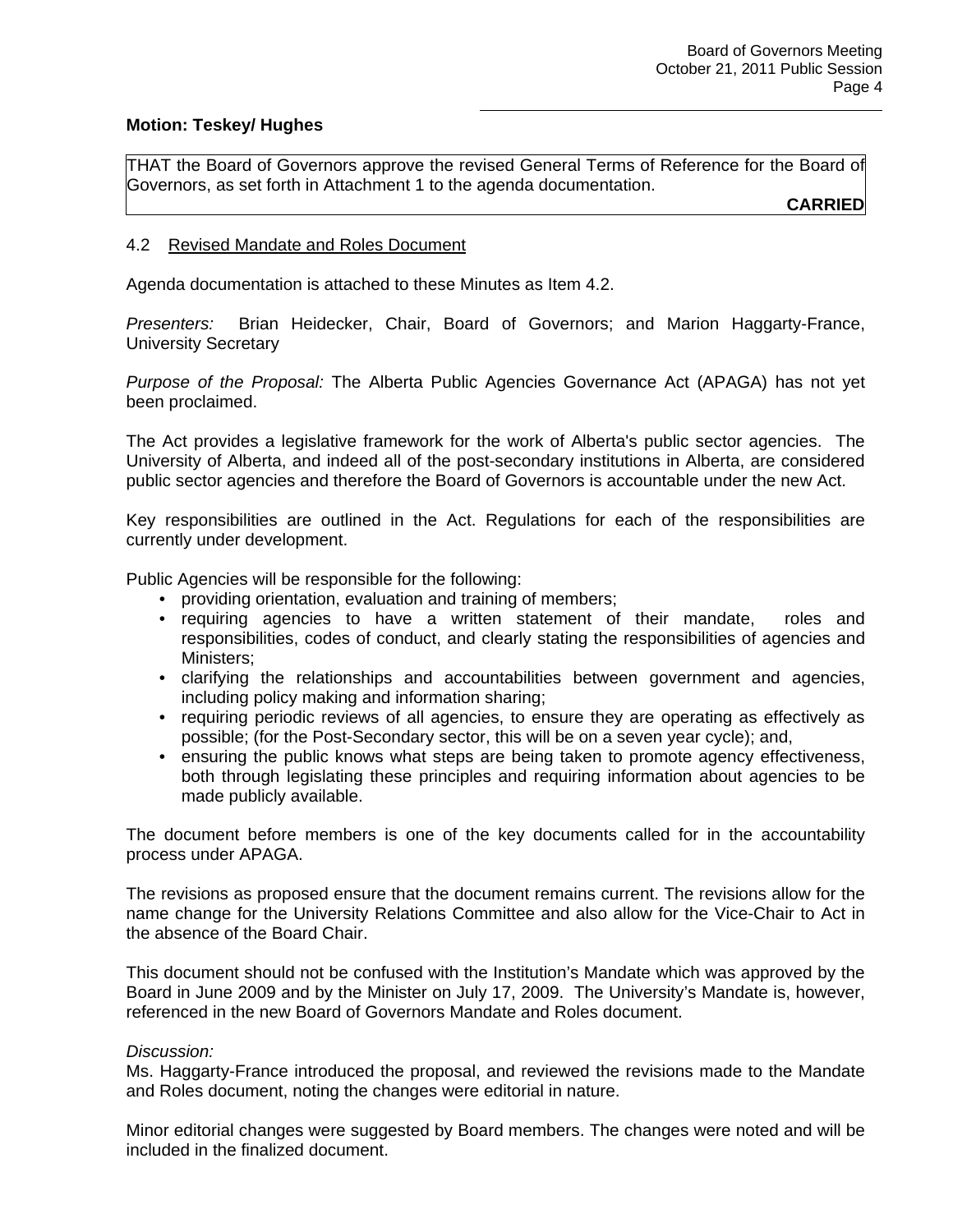## **Motion: Fleming/ Minsos**

THAT the Board of Governors approve the revised University of Alberta Board of Governors Mandate and Roles Document for submission to the Ministry of Advanced Education, as set forth in Attachment 1.

**CARRIED**

## **5. Item Withdrawn**

## **6. Report of the Audit Committee**

#### 6.1 2011 - 2012 Revised Committee Terms of Reference

Agenda documentation is attached to these Minutes as Item 6.1.

*Presenters:* Don Matthew, Chair, Board Audit Committee; and Marion Haggarty-France, University Secretary

*Purpose of the Proposal:* To align the terms of reference for all Board Standing Committees respecting the appointment of the Committee Chair.

*Discussion:* 

Mr. Matthew introduced the proposal, and reviewed the revisions made to the BAC Terms of Reference.

The Board agreed to a minor editorial change to better clarify the constituency of the Committee.

#### **Motion**: **Matthew/ Reuscher**

THAT the Board of Governors, on the recommendation of the Board Audit Committee, approve the proposed Terms of Reference for the Board Audit Committee, as set forth in Attachment 1 to the agenda documentation.

**CARRIED**

#### **7. Report of the Finance and Property Committee**

#### 7.1 2011 - 2012 Revised Committee Terms of Reference

Agenda documentation is attached to these Minutes as Item 7.1.

*Presenters:* Gordon Clanachan, Chair, Board Finance and Property Committee, and Marion Haggarty-France, University Secretary

*Purpose of the Proposal:* To align the terms of reference for all Board Standing Committees respecting the appointment of the Committee Chair.

To remove key items from BFPC and place with the Board University Relations Committee given the mandate of this revitalized committee.

#### *Discussion:*

Mr. Clanachan introduced this proposal, and reviewed the revisions made to the BFPC Terms of Reference. He noted that University Namings would now be assigned to the Board University Relations Committee.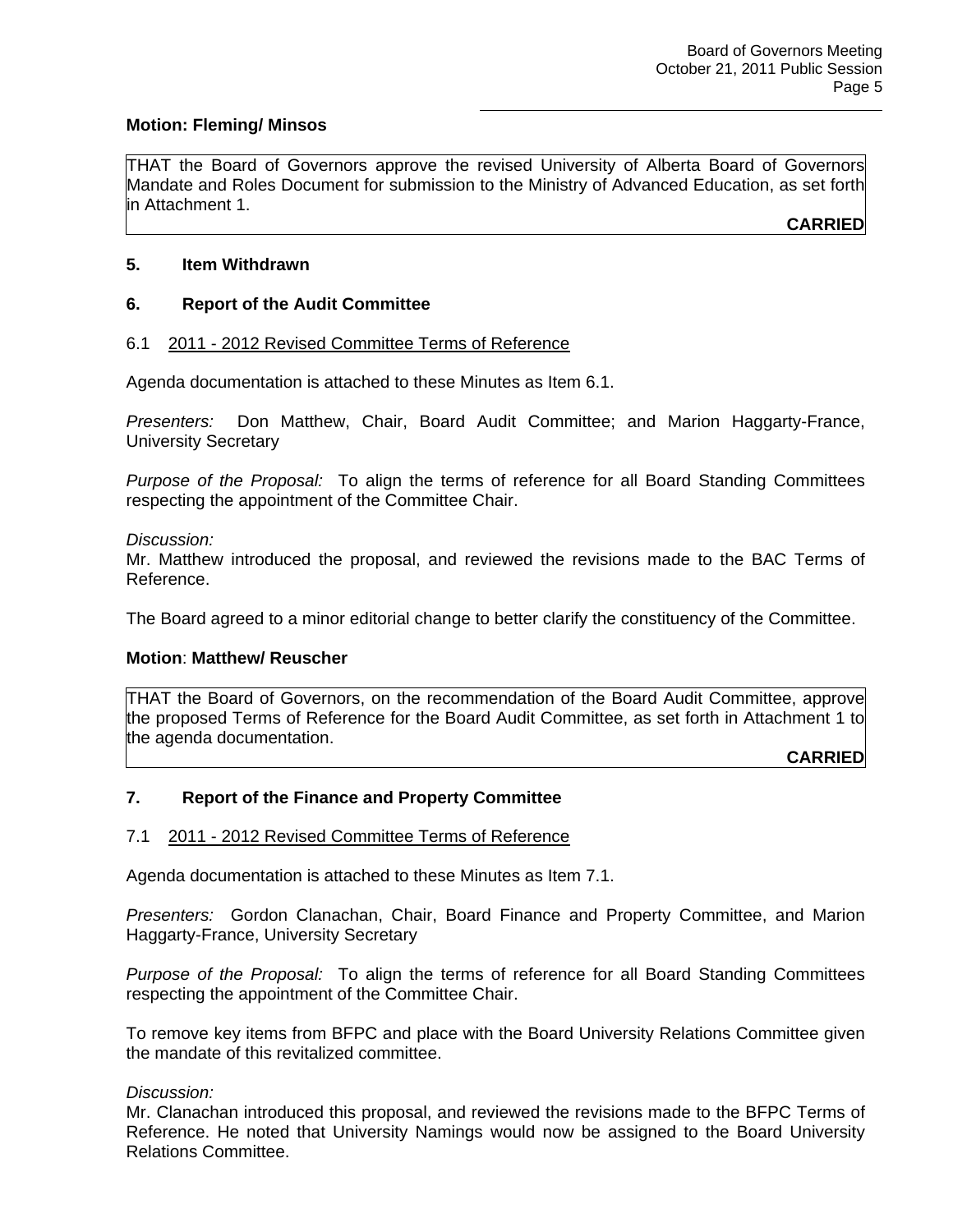## **Motion: Clanachan/Minsos**

THAT the Board of Governors, on the recommendation of the Board Finance and Property Committee, approve the proposed Terms of Reference for the Board Finance and Property Committee, as set forth in Attachment 1 to the agenda documentation.

**CARRIED**

## 7.2 Capitalization of Unrestricted Funds to Permanent Restricted Endowments Net Assets

Agenda documentation is attached to these Minutes as Item 7.2.

*Presenters:* Phyllis Clark, Vice-President (Finance and Administration)

*Purpose of the Proposal:* The following Faculties have requested capitalization:

- Agricultural, Life and Environmental Sciences \$84,810.86 Source of funds: undesignated donations (25,829.67) and discretionary funds (58,981.19). Purpose: To add to existing endowments
- Arts \$75,935.75 Source of funds: mainly undesignated donations Purpose: To add to existing endowments
- Provost and Vice-President Academic \$50,000.00 Source of funds: undesignated donations Purpose: To add to existing endowment

*Discussion:*  Ms. Clark reviewed the details of the proposal.

#### **Motion: Clanachan/Coulthard**

THAT the Board of Governors, on the recommendation of the Board Finance and Property Committee, approve the transfer of \$210,746.61 of unrestricted net assets to permanent restricted endowment net assets.

**CARRIED**

# **8. Report of the Human Resource and Compensation Committee**

#### 8.1 2011 - 2012 Revised Committee Terms of Reference

Agenda documentation is attached to these Minutes as Item 8.1.

*Presenters:* Marc de La Bruyère, Chair, Board Human Resources and Compensation, Committee, and Marion Haggarty-France, University Secretary

*Purpose of the Proposal:* To align the terms of reference for all Board Standing Committees respecting the appointment of the Committee Chair.

#### *Discussion:*

Mr. de La Bruyère introduced the proposal, and reviewed the revisions made to the BHRCC Terms of Reference, noting they were relatively minor.

A Board Member raised a question in regard to the number of Committee members required by the Terms. There was a discussion of the possibility of an external member being added to the Committee. The Chair acknowledged this option, and suggested it should be looked at in greater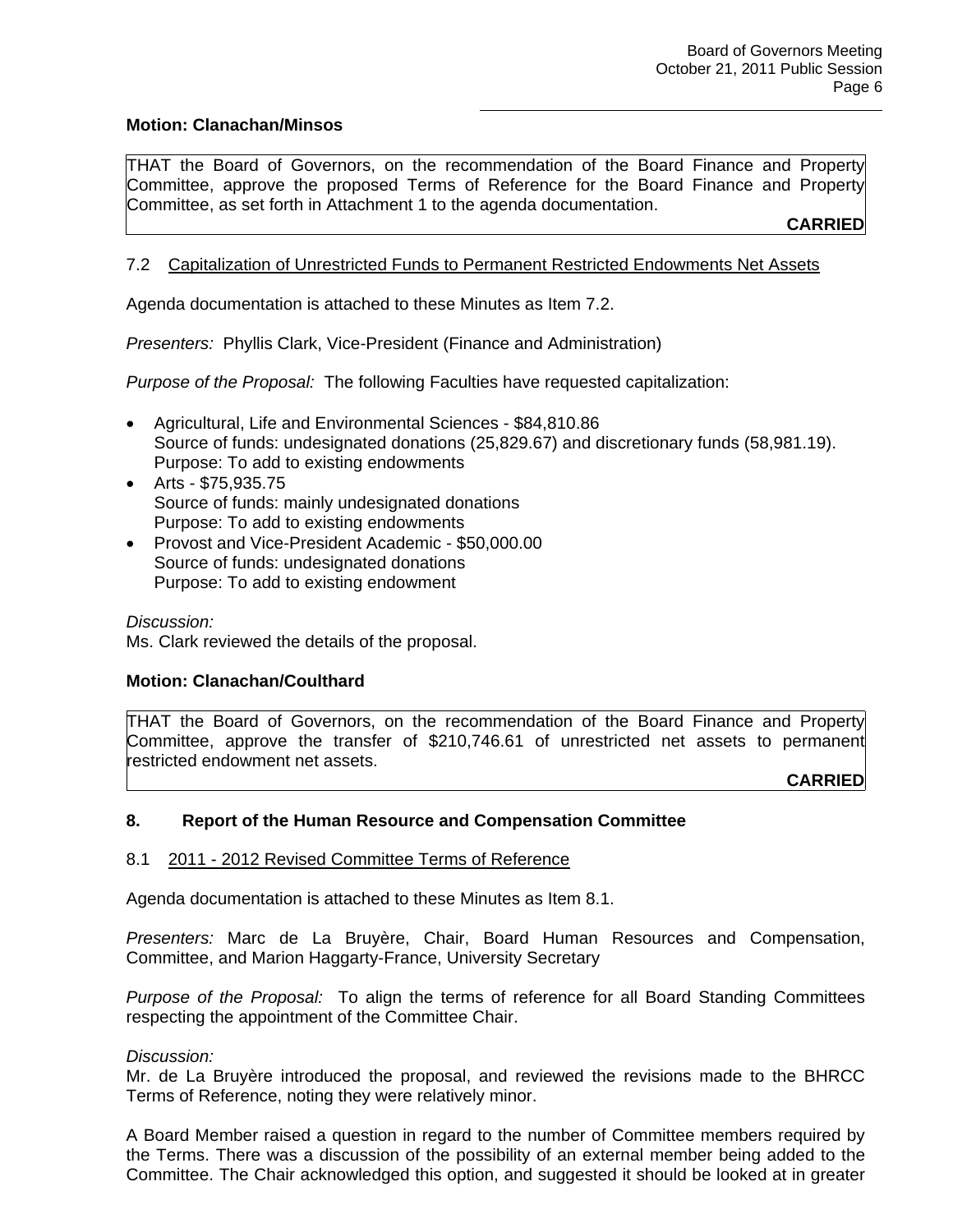detail in the future.

## **Motion: de La Bruyère/Jeraj**

THAT the Board of Governors, on the recommendation of the Board Human Resources and Compensation Committee, approve the proposed Terms of Reference for the Board Human Resources and Compensation Committee, as set forth in Attachment 1 to the agenda documentation.

**CARRIED**

#### **9. Report of the Investment Committee**

#### 9.1 2011 - 2012 Revised Committee Terms of Reference

Agenda documentation is attached to these Minutes as Item 9.1.

*Presenters:* Gordon Clanachan, Member of the Board Investment Committee, and Marion Haggarty-France, University Secretary

*Purpose of the Proposal:* To align the terms of reference for all Board Standing Committees respecting the appointment of the Committee Chair.

#### *Discussion:*

Mr. Clanachan introduced the proposal, noting that the changes made were the same as those made to the other Standing Committees.

#### **Motion: Clanachan/Teskey**

THAT the Board of Governors, on the recommendation of the Board Investment Committee, approve the proposed Terms of Reference for the Board Investment Committee, as set forth in Attachment 1 to the agenda documentation.

**CARRIED**

Mr. Teskey excused himself from the room.

9.2 University Funds Investment Policy

Agenda documentation is attached to these Minutes as Item 9.2.

*Presenters:* Gordon Clanachan, Member of the Board Investment Committee, and Ron Ritter, Director, Investments & Treasury

*Purpose of the Proposal:* To update the University Funds Investment Policy. While the majority of the proposed changes can be described as "housekeeping" in nature, credit quality standards as they apply to externally managed fixed income securities are being loosened slightly.

#### *Discussion:*

Mr. Clanachan introduced the proposal and outlined the revisions to University Funds Investment Policy. Mr. Clanachan noted changes in the 'Money Market' and 'Bonds and Debentures' sections of the Outline of Issue. The Board was also informed that the rate of return goals have been updated and approved by the Committee.

Mr. Clanachan, Mr. Ritter and the Administration responded to questions from the Committee in regard to: the role of the Board Investment Committee; comparisons between the American and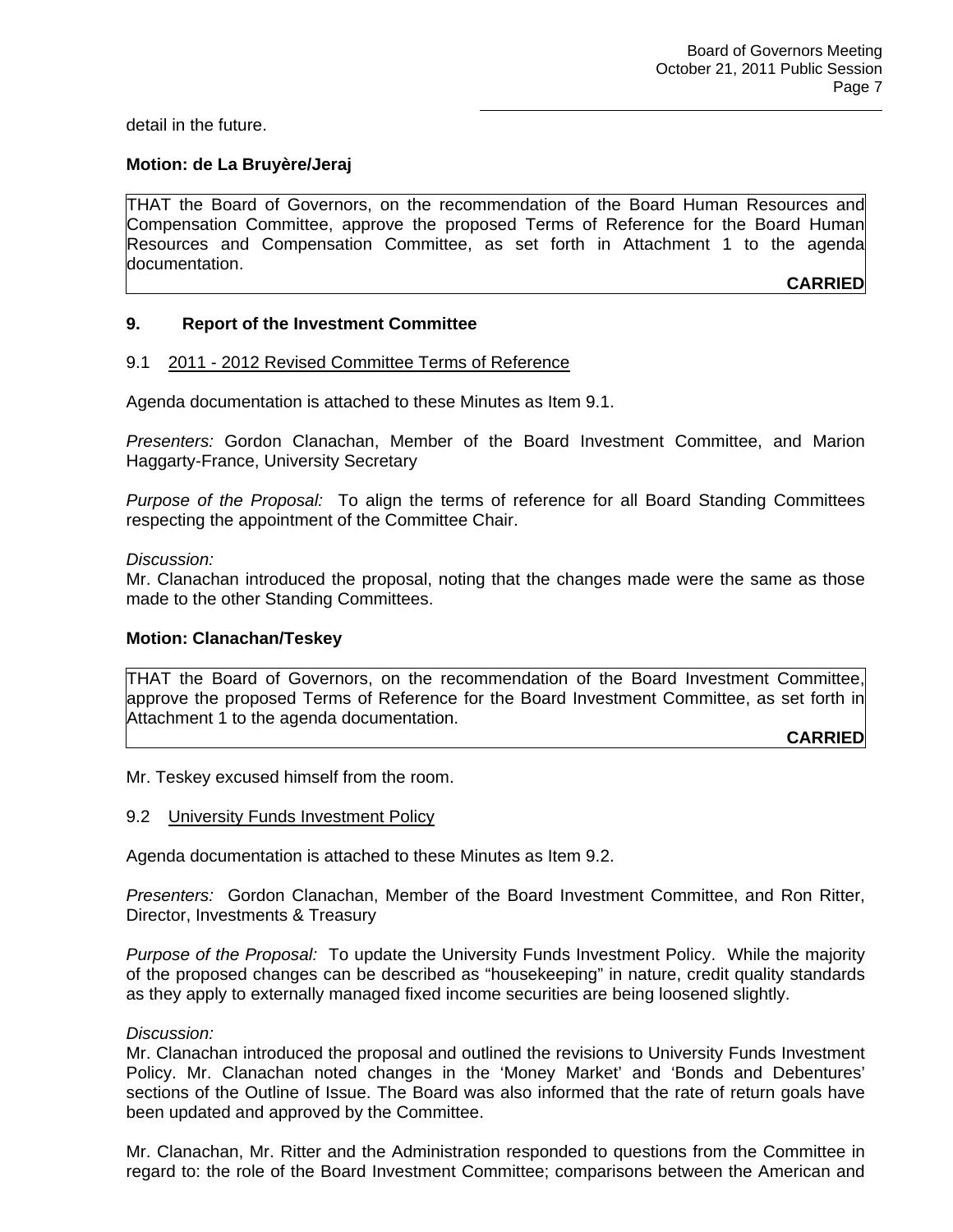Canadian market; and asset-backed investments.

## **Motion: Clanachan/ Hole**

That the Board of Governors, on the recommendation of the Board Investment Committee, approve the revised University Funds Investment Policy, as set forth in Attachment 1 to the agenda documentation.

**CARRIED**

Mr. Teskey returned to the discussion.

#### **10. Report of the Learning and Discovery Committee**

#### 10.1 2011 - 2012 Revised Committee Terms of Reference

Agenda documentation is attached to these Minutes as Item 10.1.

*Presenters:* Ove Minsos, Chair, Board Learning and Discovery Committee and Marion Haggarty-France, University Secretary

*Purpose of the Proposal:* The University of Alberta prepares one Comprehensive Institutional Plan (CIP) that incorporates elements of the University's access plan, research plan, capital plan and budgets into one comprehensive document. The CIP is approved by the Board of Governors and then filed with the appropriate Ministries of the Provincial Government.

The CIP replaces the University Plan, the Capital Plan, and the University Budget (document). The Institutional Access Plan (IAP) and the Institutional Research Plan (IRP) are now incorporated into the CIP. The recommended change to the Terms of Reference addresses the CIP and/or a similar document as required. The "and/or similar document" language allows for approval of a similar type of document should the Ministries of the Provincial Government rename the required document.

To align the terms of reference for all Board Standing Committees respecting the designation of a Vice-Chair from the Committee and the duties of a Vice-Chair.

To align the terms of reference to specify that the Committee, receive for information proposals approved by the GFC Academic Planning Committee respecting new Shared Credential Programs at the University of Alberta.

#### *Discussion:*

Mr. Minsos introduced the proposal, and reviewed the revisions made to the BLDC Terms of Reference.

### **Motion: Minsos/ Hoveland**

THAT the Board of Governors, on the recommendation of the Board Learning and Discovery Committee, approve the proposed Terms of Reference for the Board Learning and Discovery Committee, as set forth in Attachment 1 to the agenda documentation.

**CARRIED**

### **11. Report of the Safety, Health and Environment Committee**

11.1 2011 - 2012 Revised Committee Terms of Reference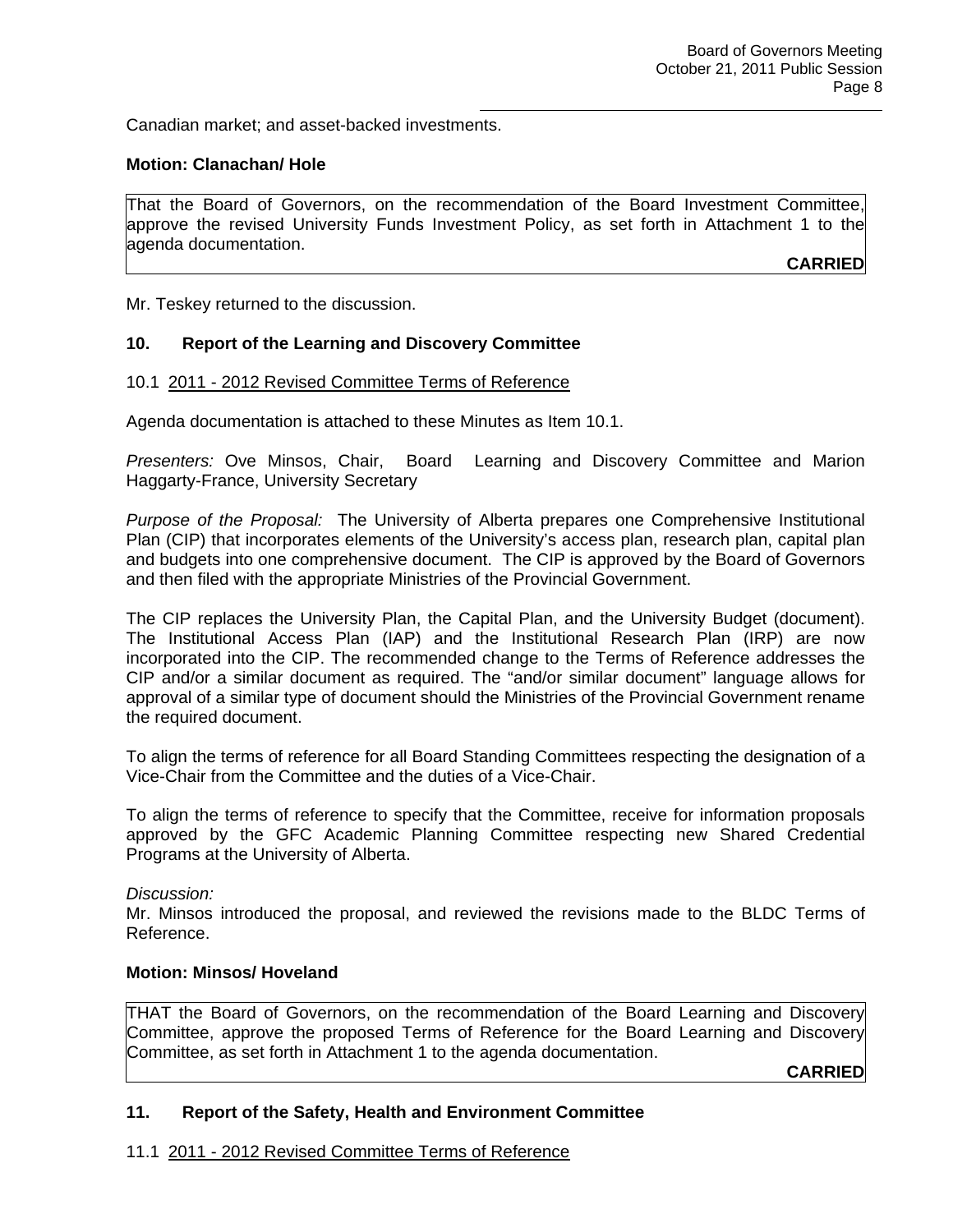Agenda documentation is attached to these Minutes as Item 11.1.

*Presenters:* Jim Hole, Chair, Board Safety, Health and Environment Committee, and Marion Haggarty-France, University Secretary

*Purpose of the Proposal:* To align the terms of reference for all Board Standing Committees respecting the appointment of the Committee Chair.

*Discussion:* 

Mr. Hole introduced the proposal for the revised BSHEC Terms of Reference. He provided clarification on the term 'Health' as it pertains to the work of the Committee.

#### **Motion: Hole/ Teskey**

THAT the Board of Governors, on the recommendation of the Board Safety, Health and Environment Committee, approve the proposed Terms of Reference for the Board Safety, Health and Environment Committee, as set forth in Attachment 1 to the agenda documentation.

**CARRIED**

## **12. Report of the University Relations Committee**

#### 12.1 2011 - 2012 Revised Committee Terms of Reference

Agenda documentation is attached to these Minutes as Item 12.1.

*Presenters:* Agnes Hoveland, Chair, Board University Relations Committee, and Marion Haggarty-France, University Secretary

*Purpose of the Proposal:* To align the terms of reference for all Board Standing Committees respecting the appointment of the Committee Chair.

*Discussion:* 

Ms. Hoveland introduced the proposal, and reviewed the revisions made to the BURC Terms of Reference. She acknowledged the Terms are a work-in-progress and that they require the inclusion of Naming approvals. The revisions also include the addition of the Chief Advancement Officer.

The Board agreed on various editorial revisions that will be included in the final document.

#### **Motion: Hoveland/ Fleming**

THAT the Board of Governors, on the recommendation of the Board University Relations Committee, approve the proposed Terms of Reference for the Board University Relations Committee, as set forth in Attachment 1 to the agenda documentation.

**CARRIED**

#### 12.2 University of Alberta 2010-11 Annual Report to the Government of Alberta

Agenda documentation is attached to these Minutes as Item 12.2.

*Presenters:* Agnes Hoveland, Chair, Board University Relations Committee, and Phyllis Clark, Vice-President (Finance and Administration)

*Purpose of the Proposal:* To comply with Alberta Advanced Education and Technology legislation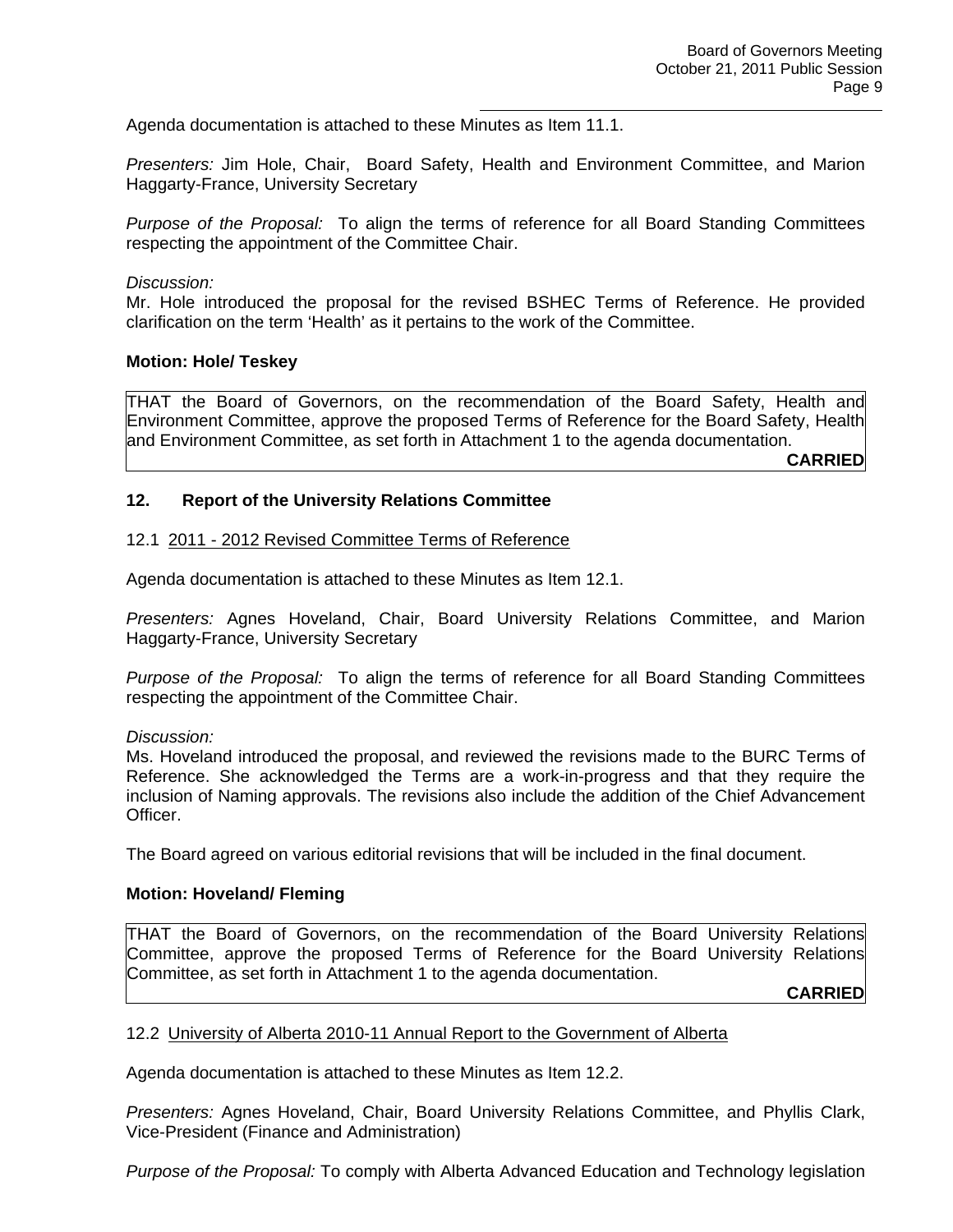## and guidelines.

## *Discussion:*

Ms. Hoveland introduced the proposal, and invited Ms. Clark to speak to the Report. Ms. Clark reviewed the Annual Report with the Board noting that it includes the full financial statements, which is a new requirement. The Chair noted that the Report can be viewed by the public but is not an official Public Relations document.

## **Motion: Hoveland/Teskey**

THAT the Board of Governors, on the recommendation of the Board University Relations Committee, approve the *University of Alberta 2010-2011 Annual Report for submission to the Government of Albert*a and empower the Associate Vice-President (Audit & Analysis) to make any editorial changes to the *Report*, as needed, as long as the changes do not have the force of policy.

**CARRIED**

## 12.3 Prospect Management Policy

Agenda documentation is attached to these Minutes as Item 12.3.

*Presenters:* Agnes Hoveland, Chair, Board University Relations Committee, and O'Neil Outar, Chief Advancement Officer

*Purpose of the Proposal:* The purpose of the Prospect Management Policy is to guide the overall fund-raising efforts of the University of Alberta by promoting proactive and interactive strategic fund-raising. It is designed to help members of the Advancement community (professionals in fund-raising and alumni relations) perform at high levels of excellence while respecting, first and foremost, benefits to the University and donors' choices to support the area(s) of their greatest interest.

#### *Discussion:*

Ms. Hoveland introduced the proposal, noting that this is a new policy created to guide and align the University's fundraising efforts.

Mr. Outar informed the Board that this is a 'core policy' that needs to be implemented immediately in preparation for the expected donor growth the University will see over the next three years. He noted that the significance of the Core Values portion of the Policy.

Mr. Outar then responded to questions and comments from members regarding: whether the policy will help direct money towards endowments; whether there are any concerns about donors reactions to the new Policy; what staffing changes will need to take place in order to accommodate this new Policy; timelines; and how the Office of Advancement will coordinate cooperation between the Administration and Faculties.

### **Motion**: Hoveland/ Reuscher

THAT the Board of Governors, on the recommendation of the Board University Relations Committee, approve the Prospect Management Policy, as set forth in Attachment 1 to the agenda documentation.

**CARRIED**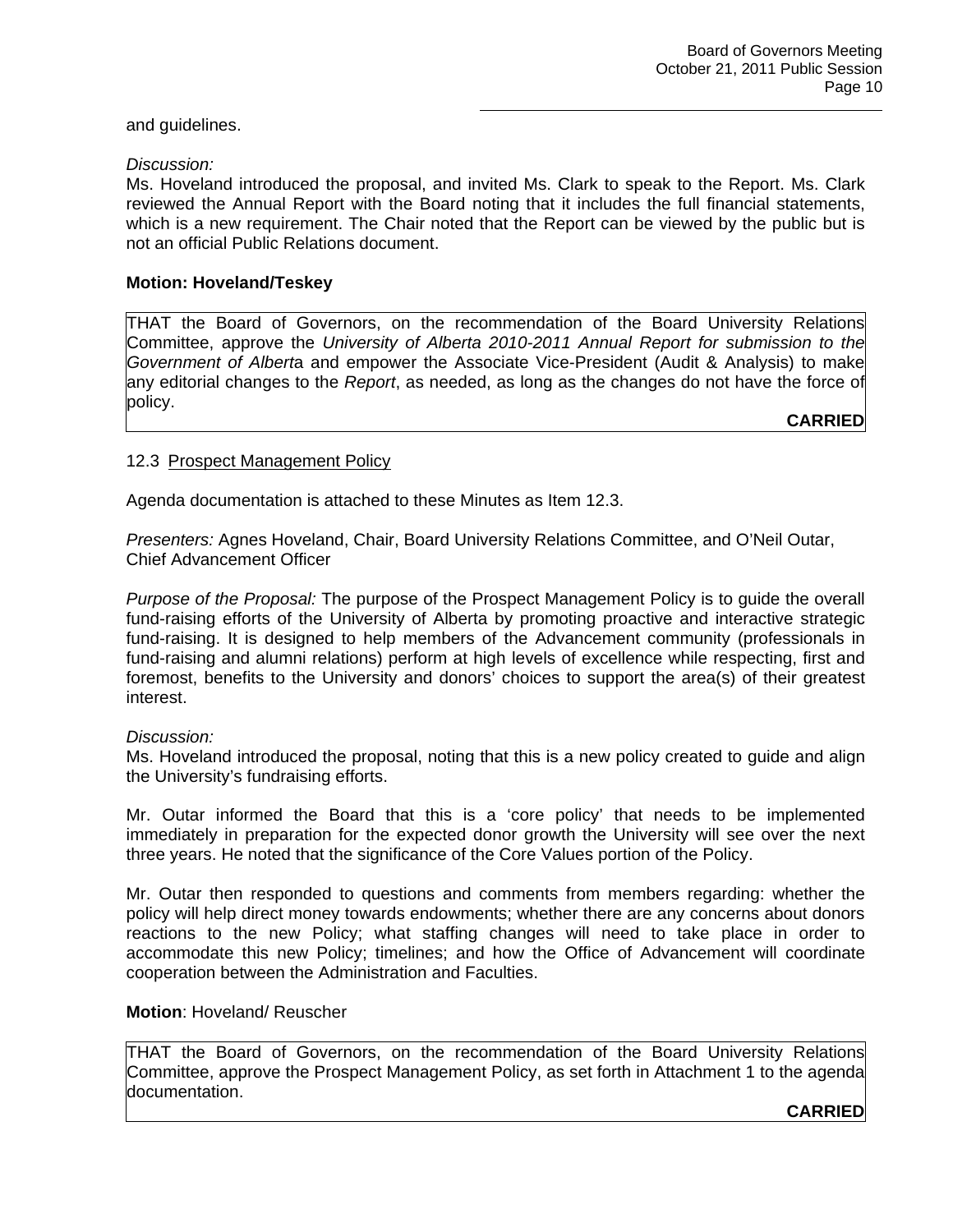## **INFORMATION REPORTS**

## 13. Report of the Audit Committee

Mr. Don Matthew, Chair of the Audit Committee, presented the Committee's Report to the Board of Governors, a copy of which is attached to these Minutes as **Item 13**.

## 14. Report of the Finance and Property Committee

Mr. Gordon Clanachan, Chair of the Finance and Property Committee presented the Committee's Report to the Board of Governors, a copy of which is attached to these Minutes as **Item 14**.

#### 15. Report of the Human Resources and Compensation Committee

Mr. Marc de La Bruyère, Chair of the Human Resources and Compensation Committee presented the Committee's Report to the Board of Governors, a copy of which is attached to these Minutes as **Item 15.**

## 16. Report of the Investment Committee

Mr. Gordon Clanachan, Member of the Investment Committee, presented the Committee's Report to the Board of Governors, a copy of which is attached to these Minutes as **Item 16.**

#### 17. Report of the Learning and Discovery Committee

Mr. Ove Minsos, Chair of the Learning and Discovery Committee presented the Committee's Report to the Board of Governors, a copy of which is attached to these Minutes as **Item 17.**

#### 18. Report of the Safety, Health and Environment Committee

Mr. Jim Hole, Chair of the Safety, Health and Environment Committee presented the Committee's Report to the Board of Governors, a copy of which is attached to these Minutes as **Item 18.**

#### 19. Report of the University Relations Committee

Ms. Agnes Hoveland, Chair of the University Relations Committee presented the Committee's Report to the Board of Governors, a copy of which is attached to these Minutes as **Item 19.**

#### **REGULAR REPORTS**

#### 20.1 Report of the Chancellor

Ms. Linda Hughes, Chancellor, presented her report to the Board of Governors. The report is attached to these Minutes as **Item 20.1**.

### 20.2 Report of the Alumni Association

Mr. Don Fleming, Alumni Association Representative presented the Alumni Association Report to the Board of Governors. The report is attached to these Minutes as **Item 20.2.**

# 20.3 Report of the Students' Union (SU)